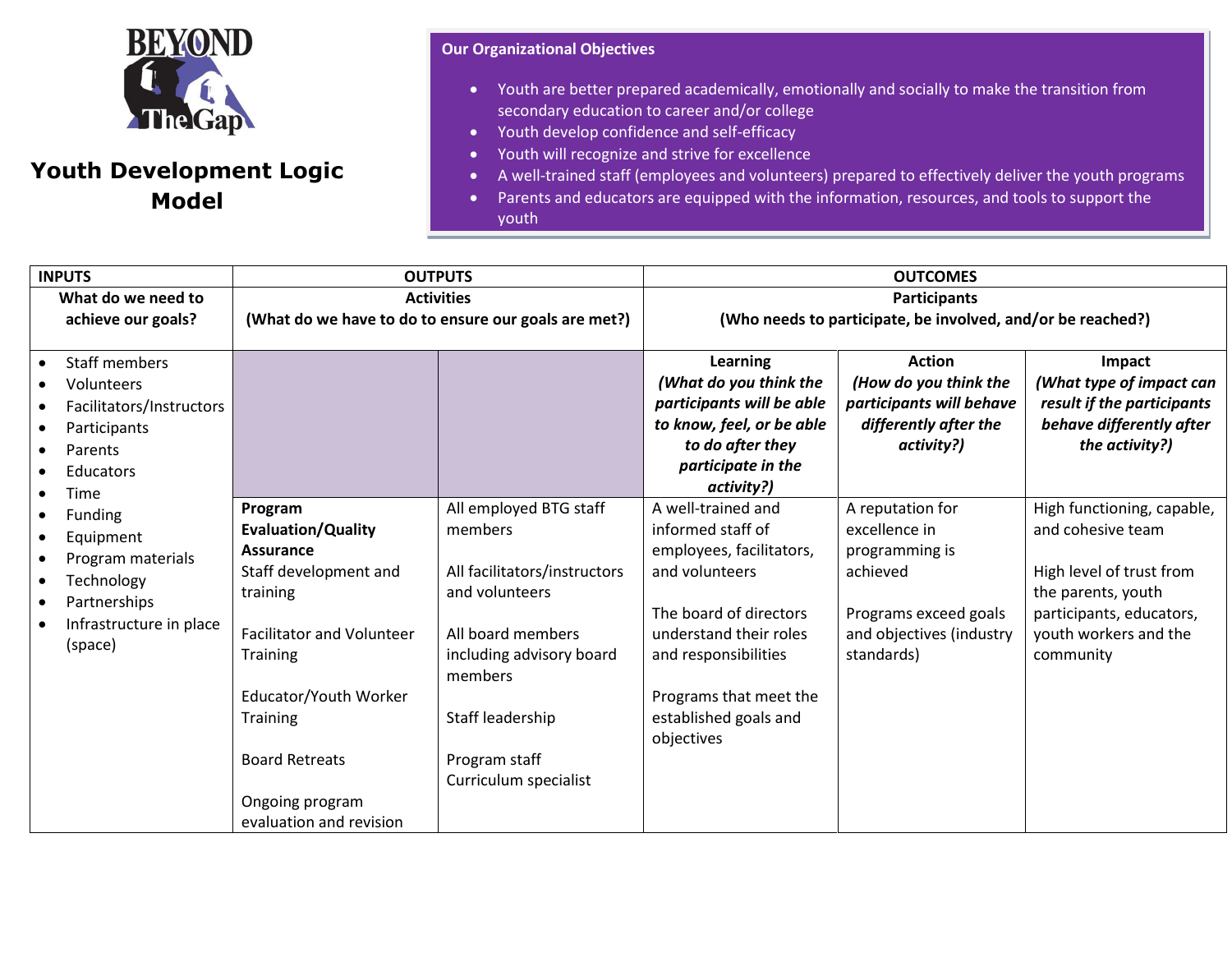| <b>Family Engagement and</b>   | Parents and/or guardians           | Parents become aware       | Parents are aware of      | A high level of parental   |
|--------------------------------|------------------------------------|----------------------------|---------------------------|----------------------------|
| Involvement                    | of youth program                   | of the available           | the programs offered      | involvement is achieved in |
| Participation on               | participants                       | resources, tools, and      | Parent participation is   | support of the child's     |
| governance council             |                                    | information                | improved                  | education and character    |
|                                | Volunteer facilitators,            |                            |                           | development                |
| Participation on MCLD          | instructors, and adult             | Parents have a greater     | Parental support is       |                            |
| board of directors             | mentors                            | understanding of how to    | increased                 | A transformation in the    |
|                                |                                    | support their child        |                           | attitudes and beliefs of   |
| Participation in parental      | <b>Educators and Youth</b>         |                            | The support of            | educators and youth        |
| programming                    | Workers                            | <b>Educators and youth</b> | educators and youth       | workers                    |
|                                |                                    | workers will understand    | workers will be more      |                            |
| Monthly activities             |                                    | their biases               | relevant and effective    | A transformation in the    |
| involving youth and            |                                    |                            |                           | methods employed by        |
| parents                        |                                    | Educators and youth        |                           | educators and youth        |
|                                |                                    | workers will understand    |                           | workers                    |
| Consistent communication       |                                    | the impact of their        |                           |                            |
| and outreach to parents of     |                                    | expectations in the        |                           | An increase in racial      |
| youth participants             |                                    | classroom                  |                           | literacy and awareness by  |
|                                |                                    |                            |                           | educators and youth        |
|                                |                                    | Educators and youth        |                           | workers                    |
|                                |                                    | workers will be equipped   |                           |                            |
|                                |                                    | with strategies for        |                           |                            |
|                                |                                    | supporting the youth       |                           |                            |
| <b>Activities that Support</b> | Youth participants                 | Increased commitment       | Youth's level of          | High school graduation is  |
| <b>Academic Achievement</b>    | Grades 3-12<br>$\bullet$           | to education               | academic engagement       | achieved                   |
| Tutoring and homework          | College students<br>$\bullet$      |                            | is increased              |                            |
| help                           | (youth program                     | Youth understand the       |                           | A smooth transition to     |
|                                | alumni)                            | relevance of academic      | Increased motivation to   | career or post-secondary   |
| Preparatory programs for       | Young adults involved<br>$\bullet$ | achievement                | succeed                   | education is achieved      |
| standardized testing           | in training and                    |                            |                           |                            |
|                                | apprenticeship                     | Youth are engaged in       | Youth take an active      | Youth gain a high level of |
| Study and test taking skills   | programs (youth                    | learning and motivated     | role in determining their | confidence                 |
| programs                       | program alumnus)                   |                            | educational path          |                            |
|                                |                                    |                            |                           |                            |
| Development of                 | Instructors and tutors             |                            |                           |                            |
| technology skills              |                                    |                            |                           |                            |
|                                |                                    |                            |                           |                            |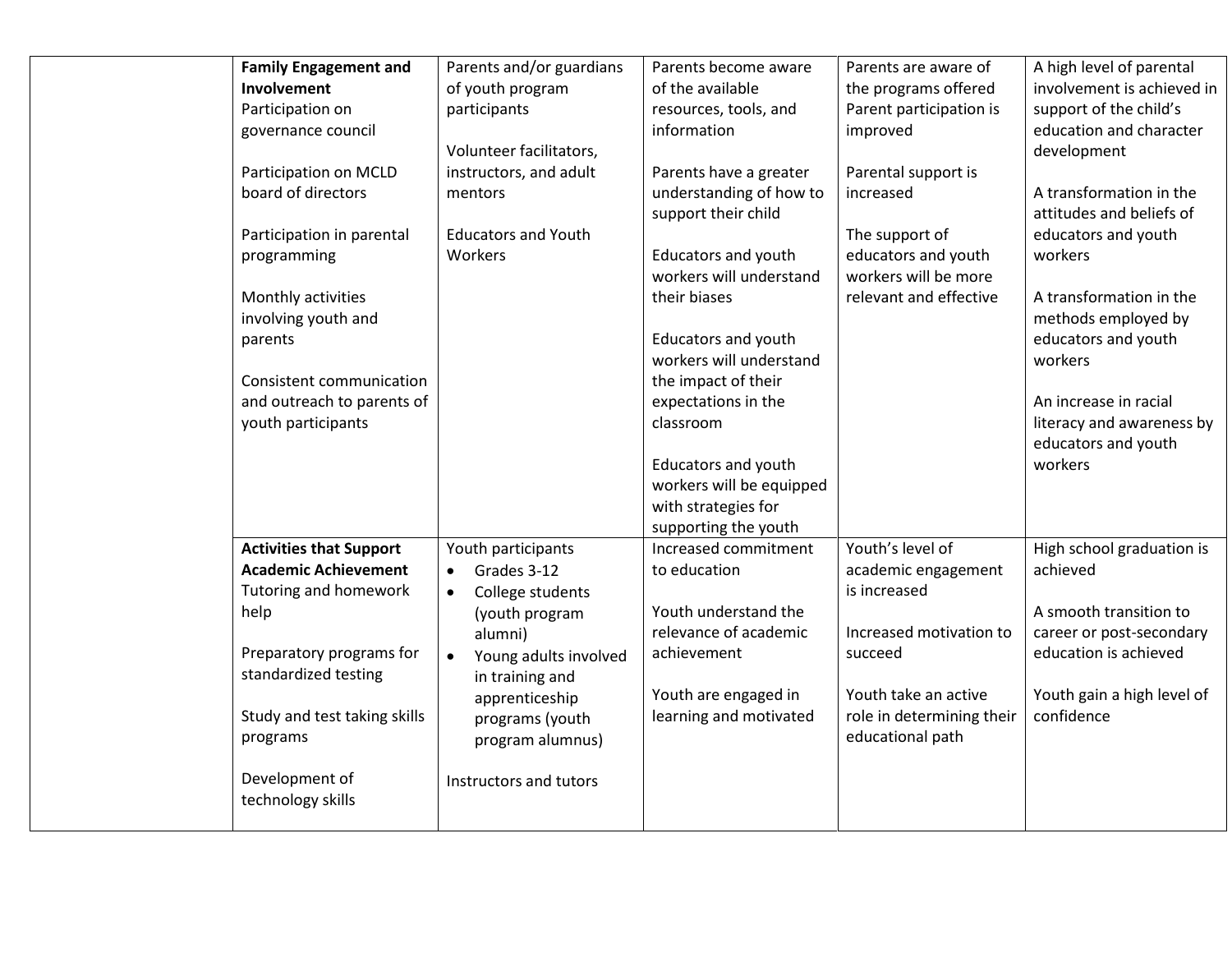| Online academic assistant                                     |                                    |                                             |                                 |                                  |
|---------------------------------------------------------------|------------------------------------|---------------------------------------------|---------------------------------|----------------------------------|
| Outreach and<br>communication with<br>instructors and tutors  |                                    |                                             |                                 |                                  |
| <b>Activities that Support</b>                                | Youth participants                 | Respect for self and                        | Youth take active roles         | Youth apply skills learned       |
| <b>Healthy Physical,</b>                                      | $6 - 12$<br>$\bullet$              | others                                      | in leadership and               | to other areas of their life     |
| <b>Emotional and Social</b><br>Development                    | College students<br>$\bullet$      | Commitment to the                           | community service<br>activities | Improved communication           |
| Gender specific programs                                      | (youth program<br>alumni)          | community                                   |                                 | skills are developed             |
| Leadership and character                                      | Young adults involved<br>$\bullet$ |                                             | Behavioral problems are         |                                  |
| development                                                   | in training and                    | A greater sense of                          | reduced                         | Increased positive self-         |
|                                                               | apprenticeship                     | belonging                                   |                                 | image and self-efficacy          |
| Identification of behaviors                                   | programs (youth                    |                                             | Positive social and             |                                  |
| and their management                                          | program alumni)                    | Youth understand<br>positive leadership and | emotional development           | Positive values are<br>increased |
| <b>Exercise and healthy</b>                                   | Volunteer facilitators,            | character traits                            |                                 |                                  |
| eating activities within the                                  | instructors, and adult             |                                             |                                 |                                  |
| programs                                                      | mentors                            | Youth understand                            |                                 |                                  |
|                                                               |                                    | positive behaviors                          |                                 |                                  |
| Virtual programs                                              |                                    |                                             |                                 |                                  |
| After school and weekend<br>social clubs/community<br>service |                                    |                                             |                                 |                                  |
| <b>Programs that Support</b>                                  |                                    |                                             |                                 |                                  |
| <b>Career Exploration and</b>                                 | Youth participants                 | Youth will be more                          | Youth will participate in       | Acquire a position in their      |
| <b>Global Learning</b>                                        | $6 - 12$<br>$\bullet$              | familiar with career                        | internships and job             | chosen career                    |
| Job shadowing and                                             | College students<br>$\bullet$      | opportunities that are<br>available to them | shadowing                       |                                  |
| internships                                                   | (youth program<br>alumni)          | globally & within the U.S.                  | opportunities                   | Consider global<br>opportunities |
| Youth summits with                                            | Young adults involved              |                                             | Youth will begin to             |                                  |
| professionals in various                                      | in training and                    | Youth will be more                          | inquire about global            | Travel outside of the            |
| career fields                                                 | apprenticeship                     | knowledgeable about                         | opportunities                   | <b>United States</b>             |
| Field trips and outings                                       | programs (youth                    | careers                                     | Youth will identify their       |                                  |
|                                                               | program alumni)                    |                                             | career goals                    |                                  |
|                                                               |                                    |                                             |                                 |                                  |